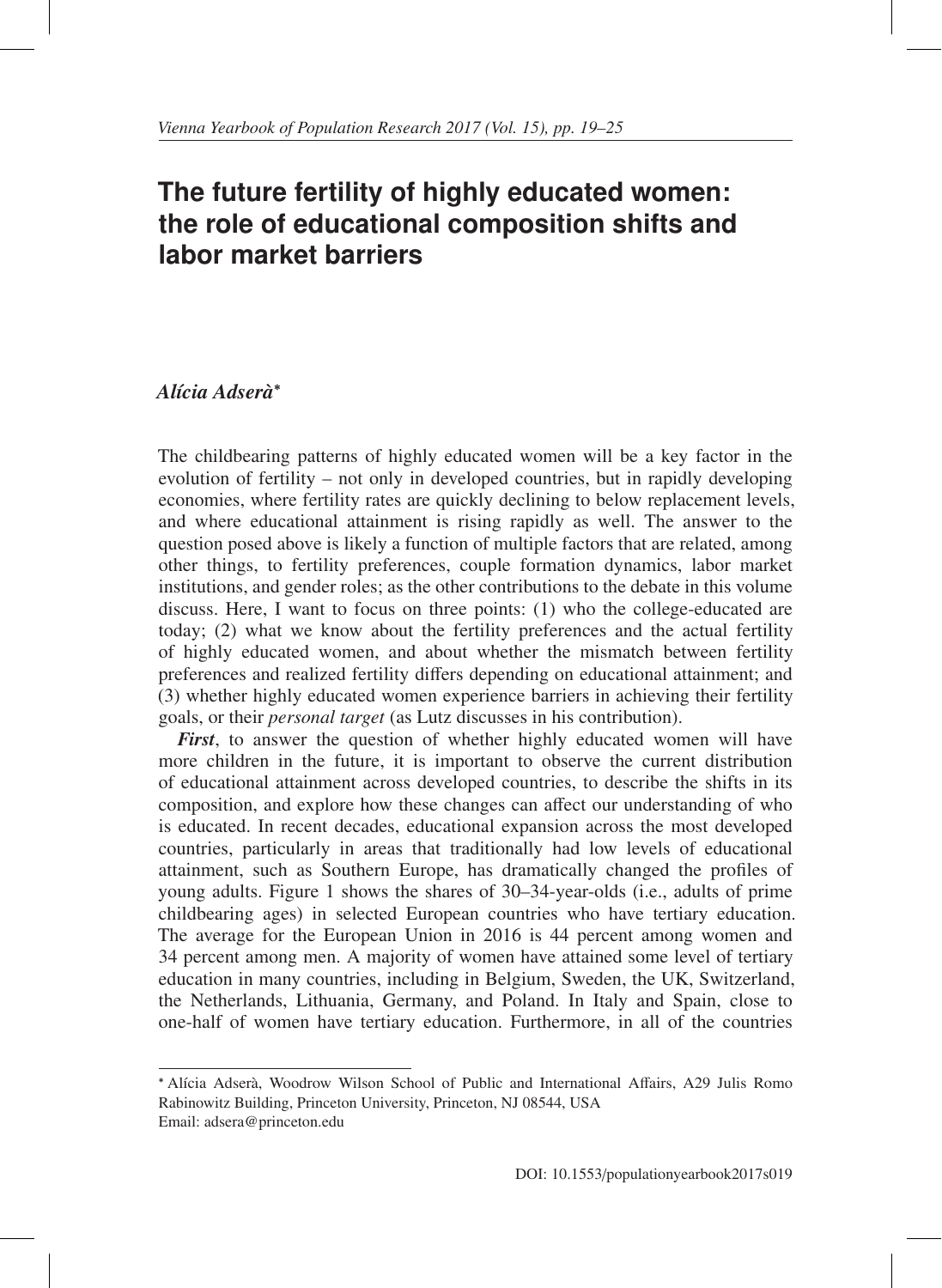## Figure 1:

Tertiary educational attainment of 30–34-year-olds by sex in selected European countries, 2016



Note: Here, tertiary educational attainment refers to having completed ISCED (International Standard Classification of Education) 2011 levels 5–8 for data from 2014 onward, and to having completed ISCED 1997 levels 5–6 for data up to 2013. The indicator is based on the EU Labour Force Survey. Author's calculations based on Eurostat data, accessed in April 2017 at http://ec.europa.eu/eurostat/.

in Figure 1 except for Switzerland, greater shares of women than of men have higher education. As Van Bavel (2012) carefully lays out in his overview paper on the reversal of gender inequality, this trend could have important consequences for fertility and partnership formation.

Moreover, the observed large compositional changes in Figure 1 imply that highly educated women now represent a larger share of the population – and that, as a result, they may be less selected – than their counterparts in previous generations.<sup>1</sup> Thus, highly educated women may be more representative of the population as a whole

<sup>1</sup> For example, at the turn of the 20th century, around 30 percent of US women who graduated from college between 1900 and 1920 never married; and among those who married, around 30 percent remained childless (Goldin 2004). However, only around 21 percent of US women born in 1970 who are in the top quartile of educational attainment have remained childless (Bailey et al. 2014).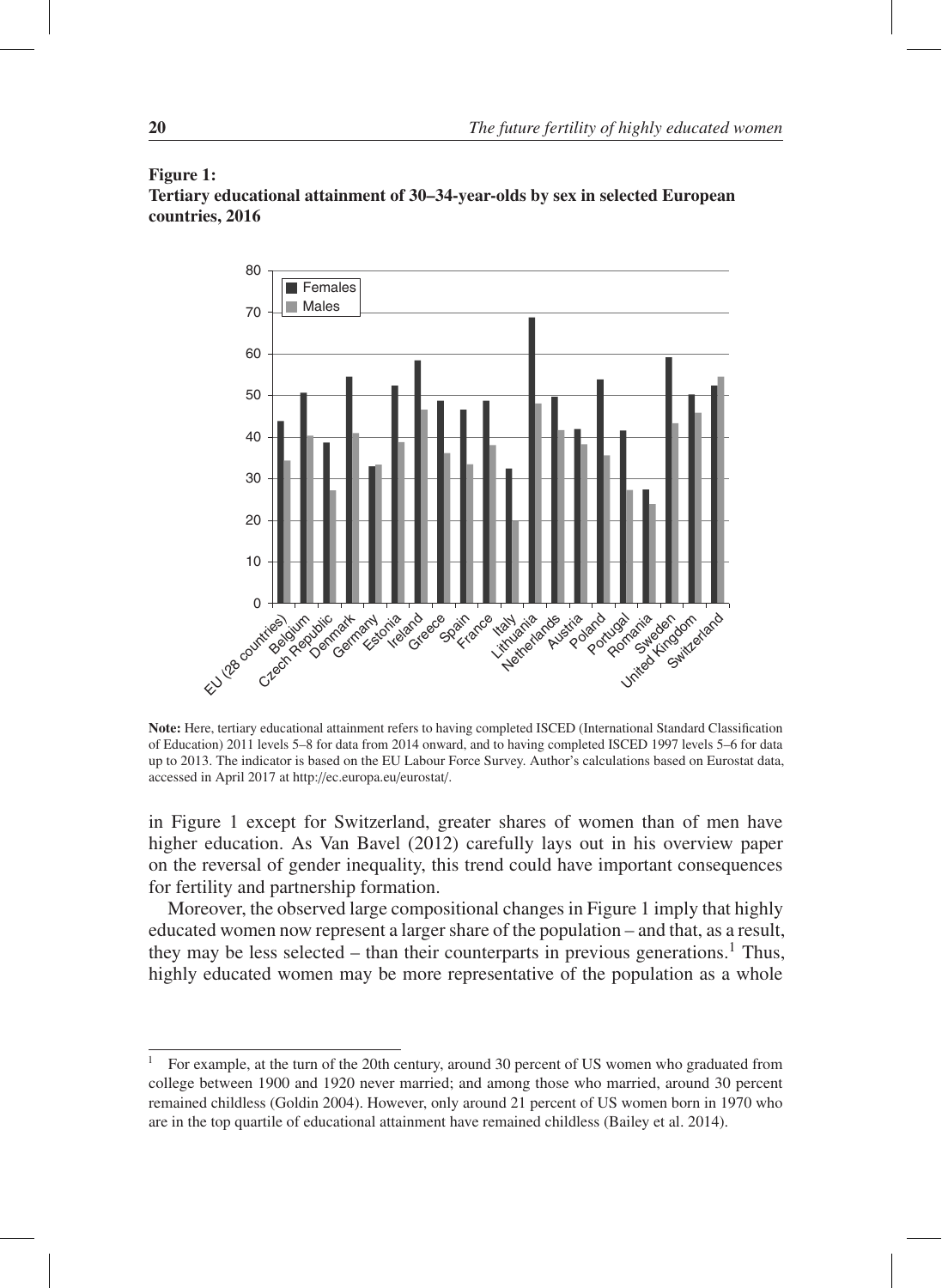in terms of their fertility and work preferences. Indeed, today less educated women may be more selected than highly educated women.

Therefore, when thinking of the behavior of "highly educated" women, we may need to consider what metric of education we want to employ: i.e., *absolute or relative* education. The right metric may vary by the realm of analysis (such as fertility, partnership formation, or labor market attachment).

On the one hand, having a high level of education, as measured by the *absolute* level of attainment, has important implications for the life course. Having better cognitive abilities is generally associated with lower morbidity, longer life, lower risks of engaging in adverse behavior, and better general skills for adapting to the changing environment (Lutz and Skirbekk 2014). Thus, as Lutz notes in his discussion piece, highly educated women may have better tools for reaching their life goals in many dimensions, such as fertility. Having higher educational attainment and lower morbidity (particularly at the top of the income/educational distribution) are also associated with increases in life expectancy. When thinking about human capital investments, women are likely to recognize that they will live more years without than with young children in the house, and that the potential returns to those investments are likely to be high. As I emphasize below, society as a whole should take into account this transformation of women's *life-cycle,* and should enact policies accordingly.

However, the expected change in the selection among the pool of highly educated women opens up the research question of whether we should use *relative* measures of education or some other index to understand behavior within that group. Some possible alternatives include years of schooling, educational quartiles (as in Bailey et al. (2014)), field of study, and occupational prestige (which implies labor market participation). On the one hand, due to shifting patterns in employment, education has come to play an increasingly important role in determining compensation levels (Autor 2014). On the other, unlike a few decades ago, having a college degree is no longer a passport to getting a stable and high-paying job. The income distribution of workers with college degrees has widened, partly because of the growth in the numbers of tertiary educated workers in the economy, and partly because of the heterogeneity in their fields of education. Whereas the best educated in certain fields are at the top of the income distribution, it is not unusual for college-educated workers (particularly young adults) to earn very meager salaries in very unstable jobs. In Spain, for example, these workers are called *mileuristas*, or "thousand euros." Moreover, some jobs traditionally performed by individuals with varying degrees of post-secondary education are now disappearing ("jobs in the middle").

Consistent with the trend in educational attainment just described, across rich countries, the share of women with children who are highly educated has been rising. Currently, the majority of new mothers in the United States have some years of college (although not all are college graduates). Figure 2 shows the shares of mothers of infants by education and marital status in the US in 1960 and in 2011. In 1960, the share of women who had an infant and some college was 18 percent, while the share of women who had an infant and a high school education or less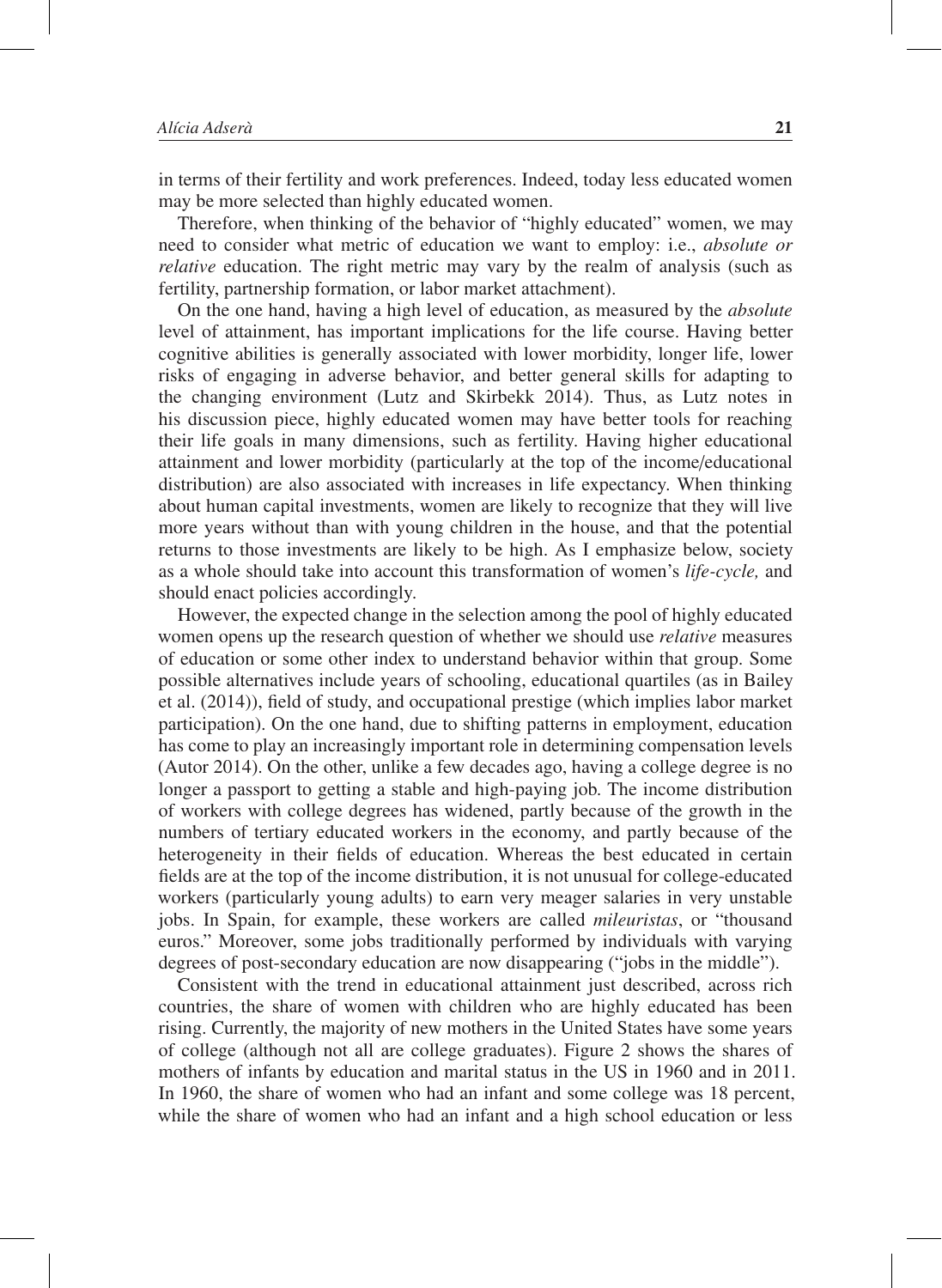

#### Figure 2: Shares of mothers of infants by education and marital status in the US, 1960 and 2011

Source: Pew Research Center (2013), using data from the 2011 American Community Survey (ACS) (1% national random sample of the population available in Integrated Public Use Microdata Series (IPUMS; available at https://usa.ipums.org/usa/sampdesc.shtml)) and the 1960 census (1% national random sample of the population available in IPUMS).

was 82 percent. In 2011, the respective shares for these two groups were 66 and 34 percent. (Pew Research Center 2013). Recent Eurostat data show a similar trend in many European countries.

*Second*, we need to look at the fertility preferences and the behavior of the highly educated. The fertility intentions of tertiary educated women differ little from those of less educated women, and are still around the replacement level in most countries (Sobotka et al. 2015). Recent studies have found a positive relationship between intended fertility and overall educational attainment in a given country (Testa 2014). As Lutz and Testa (this volume) argue, the gap between intentions and actual fertility for highly educated women is larger in some countries than in others (see also *European Fertility Datasheet* (Sobotka et al. 2015)). However, this pattern may be shifting as a result of recent changes in the labor market. Bailey et al. (2014) showed that in the US, the differences in the completed fertility of women in the lowest quartile and in the highest quartile of the educational distribution have been closing among the most recent cohorts.

These latest trends seem to indicate that fertility preferences vary little by educational level; and that in some countries, the childbearing intentions of highly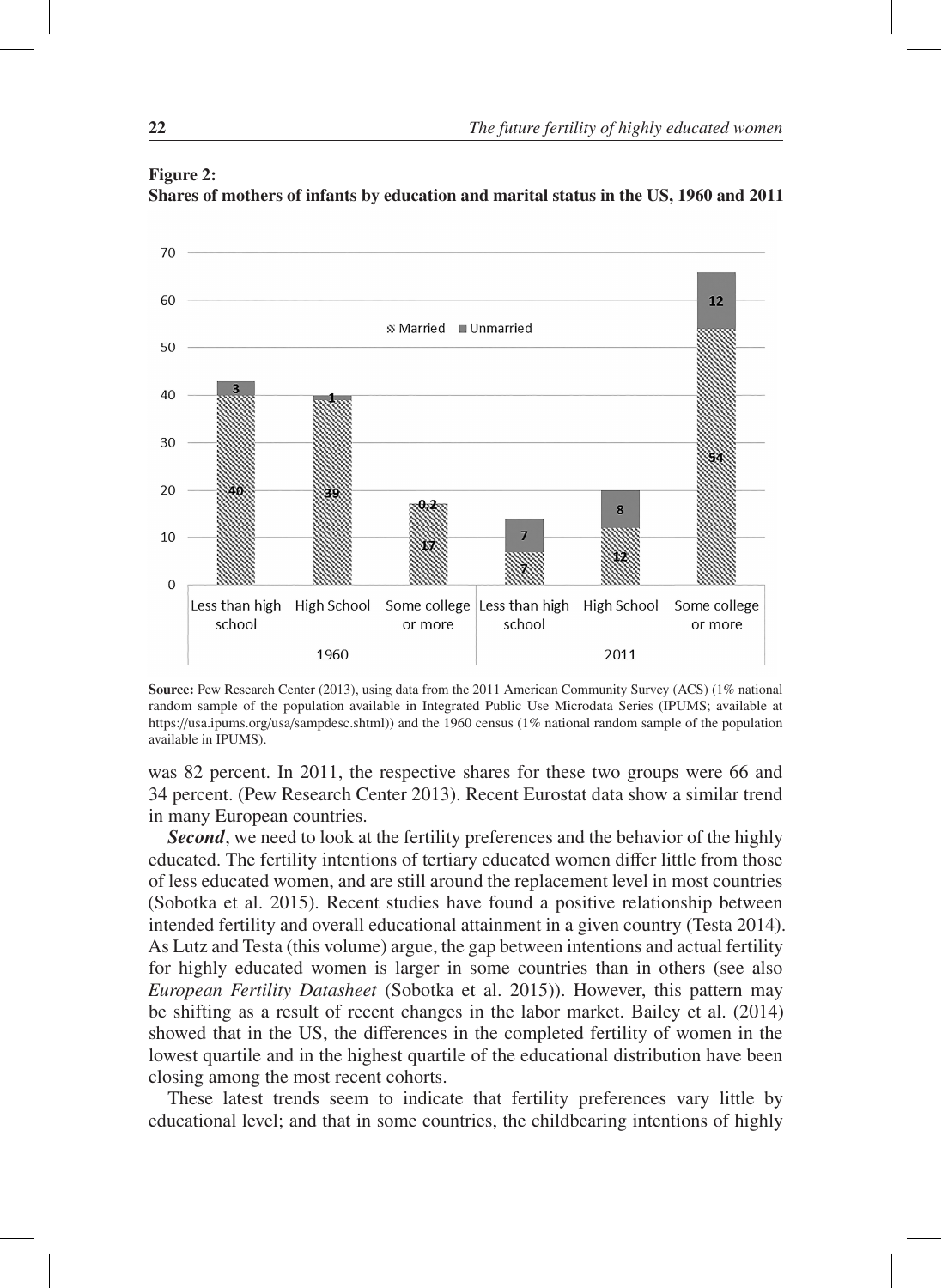educated women appear to have converged and even surpassed the intentions of less educated women. The fertility rates of different educational groups seem to be converging as well. The decrease in selection among the pool of highly educated women, and the effects of the recent economic crises, which hit the least educated particularly hard, may have contributed to the shrinking of the gap.

*Finally,* the question of whether this convergence and flattening of the educational gradient in fertility is temporary remains open. Labor market data show that it is becoming more difficult for men (and women) with low or medium levels of education to get "good" jobs. In many developed countries, growing numbers of young people are returning to (or staying in) their parents' home. Today, many young adults are unable to become independent or have children unless they are in a two-income household. Thus, women in a stable, high-earning partnership should find it easier than women who are not in such a partnership to realize their personal fertility goals.

The data displayed in Figure 2 show that in 2011, 66 percent of all mothers had some college; 54 percent were married and had some college, and 12 percent were unmarried and had some college. In the same year, 19 percent of mothers had a high school diploma or less and were married, and 15 percent of mothers had a high school diploma or less and were unmarried. The educational gradient in outof-wedlock births is relatively similar across Europe, with less educated women being more likely than highly educated women to have a non-marital birth (Perelli-Harris et al. 2010). Van Bavel notes in his contribution (this volume) that the rates of long-term union formation have increased more among the highly educated than among the less educated. Lundberg and Pollak (2014) argued that highly educated individuals prefer to have children within marriage as they want to ensure that their partner is committed to investing in the children. In the European context, being in a stable partnership could play the same role. Moreover, as Esping-Andersen notes in his contribution, gender roles are evolving, and are changing more rapidly among the highly educated than among the less educated. Thus, a highly educated spouse may be more likely than a less educated one to support his wife in combining career and family.

Women's low earnings may reduce their ability to afford to have their intended number of children, especially when faced with high child care costs. Across the rich countries, the gender wage gap is still pervasive, and can be partly explained by women's cumulative experience levels and main sectors of employment (Blau and Kahn 2016). Figure 3 shows the shares of students by field of tertiary education and by gender across the EU 28 countries. The more technical fields, such as engineering and information and communication technologies, are clearly dominated by men. Jobs in these technical fields have some of the highest average rates of pay. These gender differences are later amplified in men's and women's professional careers. Conversely, the arts and humanities, education, health, and the social sciences tend to be dominated by women. In some of the highest paying sectors, putting in long hours is rewarded with higher rates of hourly pay. This implies that highly educated women employed in these sectors who want to combine family and work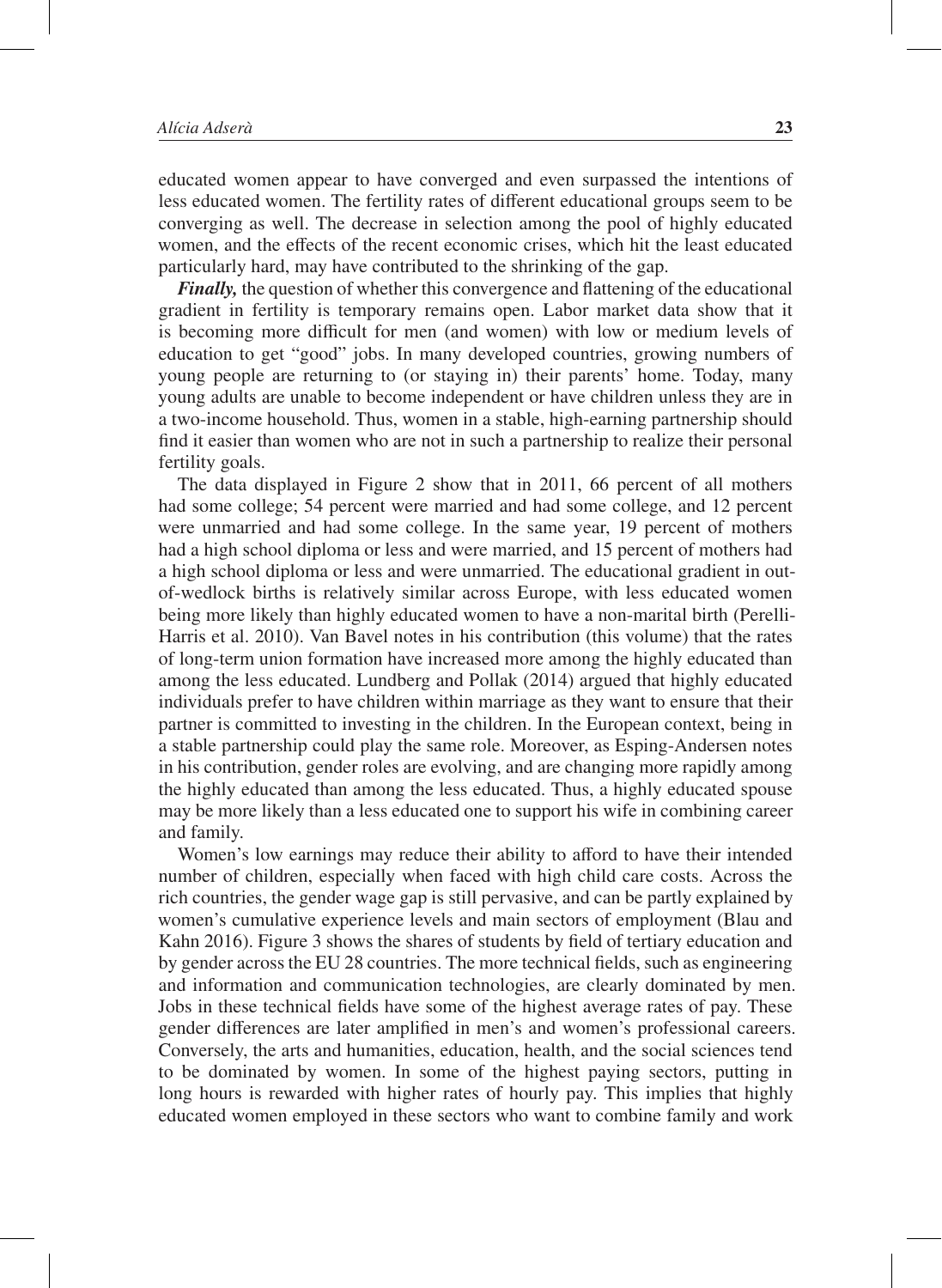#### Figure 3:

### Shares of students enrolled in tertiary education by field of study and gender across the EU 28 countries, 2014



Source: Author's calculations based on Eurostat data, accessed March 2017 at http://ec.europa.eu/eurostat/, file [educ uoe enrt03].

are heavily penalized. Other sectors, including education and health, tend to be more accommodating to women with children, offering them greater security combined with more flexible schedules and more generous periods of leave. In many countries, some of these positions are in the public sector. Thus, it is not surprising that women tend to choose those professions (Figure 3).

Labor market institutions matter (Adserà 2011); women should not have to work exclusively in the protected public sector (as was initially the case in the pioneering Nordic countries) or in highly regulated sectors in order to combine work and family. Public policy should level the playing field for women in a broader sense. Since life expectancy is becoming longer as educational levels are rising, countries are increasingly able to take full advantage of women's skills. Policy-makers should thus enact policies with a longer time horizon. Testa (2014) found that in European countries where relatively large shares of women are highly educated, the gap between desired and realized fertility is relatively small. This is likely because these countries have favorable labor market conditions and strong welfare state institutions (which are possibly the product of lobbying by highly educated pioneers and far-sighted policy-makers) that offer women a better bargain. This trend has also been mentioned by Van Bavel (2012).

To sum up, I believe that the flattening of the educational gradient will be a relatively persistent phenomenon, but that there is a need for labor market policies